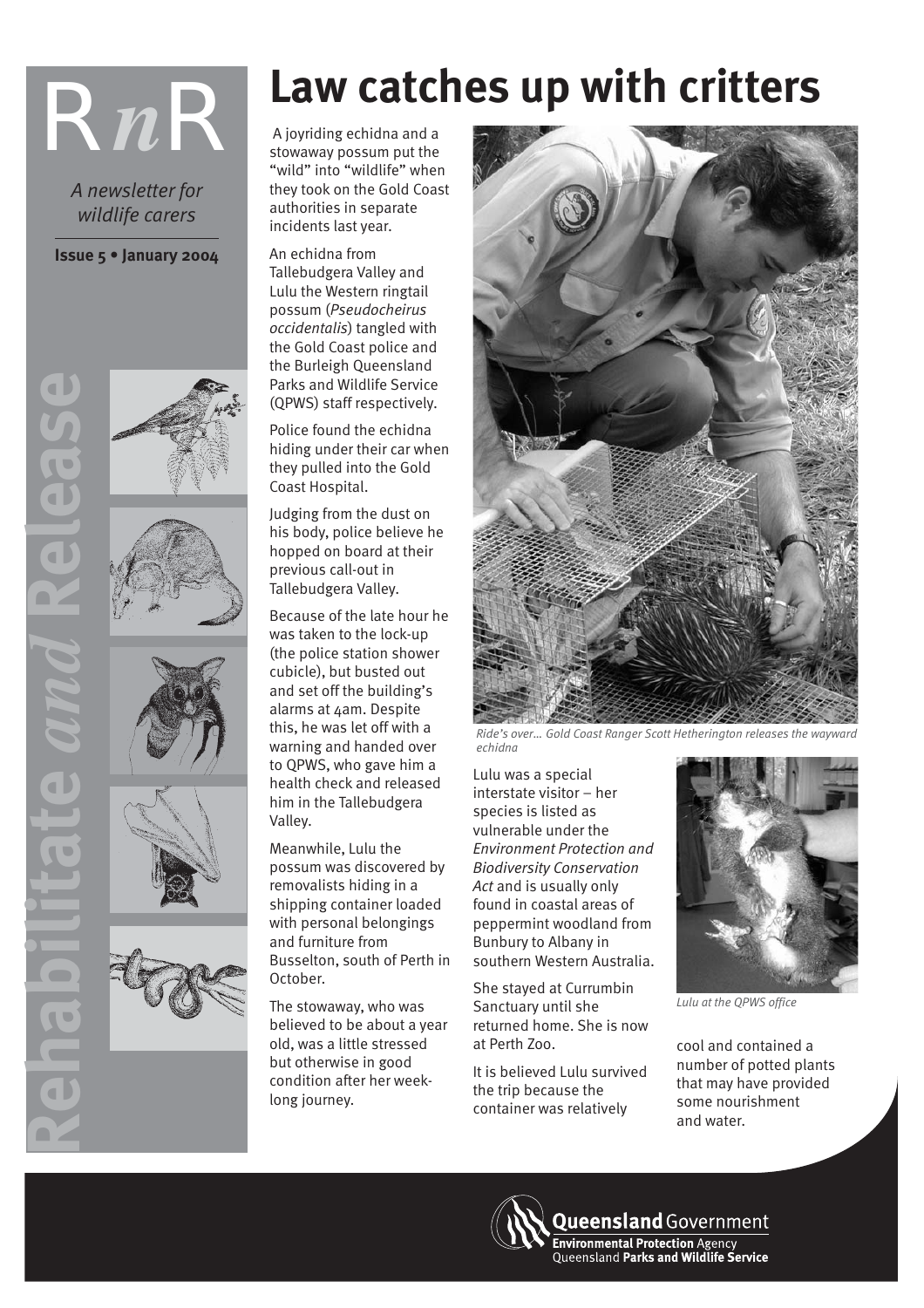| Hot roof shuffle             | 3  |
|------------------------------|----|
| <b>Sharing information</b>   | 3  |
| Julie Zyzniewski             | 4  |
| Carers work for<br>tree-roos | 5  |
| Post release blues           | 5  |
| Cassowary feature            | 6  |
| Helen Darbellay              | 8  |
| Carers' happy snaps          | 9  |
| Rosie's wrap                 | 10 |
| Who am I?                    | 10 |
| Cross country                | 11 |
| labiru's farewell            | 12 |

**Contents**

### **Contributions**

Please forward all correspondence and contributions to: Debra Hotchkis, Wildlife Ranger, QPWS, PO Box 3454, Burleigh Town LPO, Burleigh Heads QLD 4220.

E-mail: debra.hotchkis@env.qld.gov.au

### **Disclaimer**

The views expressed in this newsletter are not necessarily those of the Minister for Environment, the Environmental Protection Agency or the Queensland Parks and Wildlife Service.

Elecome to the January edition of<br>
Rehabilitation and Release. It is<br>
always a pleasure to write the<br>
appening words for PnP, but this edition is *Rehabilitation and Release*. It is opening words for *RnR*, but this edition is special as it marks the third year of the newsletter's production! Doesn't time get away! In those three years we've seen increasing contributions from carers to *RnR*. These articles have reflected the real life experiences of Queensland's wildlife care community and shared knowledge.

2004 is shaping up to be a significant year for wildlife care. Over the past months, a steering committee made up of wildlife care groups, animal welfare, conservation and government representatives has been working to establish the Queensland Wildlife Rehabilitation Council (QWRC). The Council will co-ordinate carer interests, including setting the standards for wildlife rehabilitation and organising activities such as accreditation, training, wildlife hotlines, codes of practice and insurance. The steering team's unstinting hard work has paved the way for the first election of council representatives to the Council this year. I'd like to express my sincerest thanks for their incredible effort in progressing the establishment of QWRC. It's been a formidable effort (while still continuing with their demanding caring duties).

The Council was one of many recommendations on wildlife care made during a review of wildlife legislation in 2002. The good news is that the new legislation was passed in December and will become effective on 1 March 2004. Carers can have a look at the changes at www.legislation.qld.gov.au/LEGISLTN/SLS/ 2003/03SL375.pdf. The changes are also summarised in an article below.

Other projects to come to fruition during 2004 include an information CD on wildlife care that has been produced by the Queensland Parks and Wildlife Service and Griffith University students. The four talented multimedia students volunteered hundreds of hours of their time to design the CD, which will be loaded on the web and distributed to care groups during the year. A very special thanks to Wildlife Education Ranger Deb Hotchkis and Senior Communications Officer Angela Pattie (and their many helpers) for making this topclass resource a reality.

I would like to take this opportunity to thank you all for the support you have given *RnR* over the past three years and I look forward to continuing this partnership into the future.

'til next time Leslie Shirreffs

### **New wildlife laws herald change for carers**

The State Government has signed off on the new wildlife management laws that will impact on wildlife carers. Permit and licenceholders have until 1 March 2004 to become familiar with the new legislation, as it comes into force from this date.

- **To get an individual rehabilitation licence, carers will need to satisfy an "accreditation standard" or become a member of an accredited wildlife care group.** The accreditation standard will be set by the Queensland Wildlife Rehabilitation Council.
- **The Rehabilitation Council may update the Code of Practice for the Care and Rehabilitation of Orphaned, Sick or**

**Injured Protected Animals by Rescue Permits Holders and Wildlife Care Associations to better address animal welfare concerns.** Wildlife carers may find some of their care practices may change.

- **Rescue permits will be renamed rehabilitation permits.**
- **Abolish returns for wildlife care.** However, wildlife carers are encouraged to keep records voluntarily and submit them to QPWS's Wildnet database.
- **Anyone who rescues a sick, injured or orphaned marine mammal or turtle must immediately inform a conservation officer.** Previously, people had 72 hours to report to a

conservation officer. While this still applies to terrestrial wildlife, it does not apply to marine mammals or turtles.

**• Carers will be allowed to take dead common animals (e.g. road kill) if they are used to feeding an animal kept under a rehabilitation permit (e.g. raptor rehabilitation for**  *Accitripidae, Falconidae or Strigidae***). However, the carer cannot take echidna, koala or platypus.** All care should be taken towards limiting the transfer of disease to an animal in care.

Further information about the wildlife regulation changes will be published on the EPA website www.epa.qld.gov.au.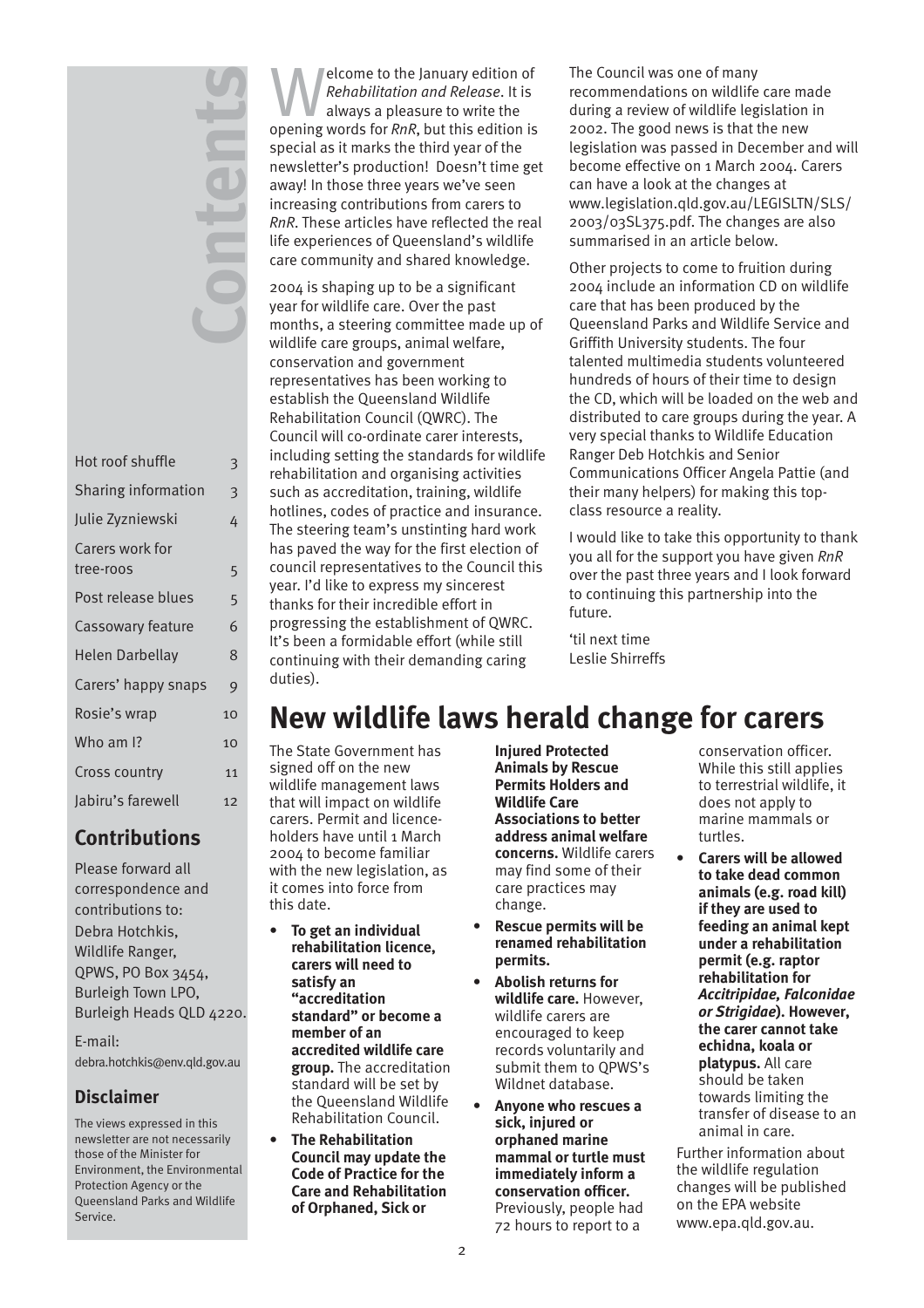# **Hot roof shuffle lands possum in care**

Carer Debra Turnbull learnt the value of networking with other carers when she spent time caring for a possum injured in a fire at a Brisbane school.

Debra said workmen found "Rhonda", an adult brushtail possum, cowering in the corner of the burntout roof of the Wooloowin State School office.

Although badly burned and bleeding, Rhonda's feet were free of infection. She had a 20g baby.

"Rhonda had burns to her feet consistent with running over the hot roof. That's how she got her name – after Rhonda Birchmore in *Hot Shoe Shuffle,*" Debra said.

"I would like to thank, Megan Tennant, Gail Gipp, Annie Saunders and Deb Hotchkis for their suggestions about

Rhonda's care. By talking and networking, I was able to canvass possible care options and ensure the outcome was the best for Rhonda's rehabilitation and release.

It was decided to treat the feet by bathing them and applying paw paw ointment. Rhonda was not too keen on this and it took two people to treat her feet. On about the second day Rhonda's baby was out of the pouch but still firmly attached. I put the baby back in but half an hour later he was out again.

At this time, Alan and Stacy Franks from Hollow Log Homes sponsored a possum box for Rhonda. The plan was that Rhonda would sleep in the box while her feet were healing and then the box would be placed in a tree near the building she used to call

home. Rhonda was happy to call it home.

I took advice from a few experienced carers and decided to tape the baby into the pouch. This worked but Rhonda was still very distressed and I worried about the baby. After a couple of days I removed the tape and decided to let nature take its course.

That night Rhonda rejected the baby and he died. After this, she was a different possum. She slept well, was easy to treat and was much more relaxed. Her feet healed very quickly.

The day Rhonda's box was put up a tree at Wooloowin School was a day of celebration. The children



*Caption: Rhonda puts her feet up*

were excited and organised to have some apple and banana put near the box for the first week – just to welcome Rhonda back and make things easy for her for a while.

One of the parents spoke to me afterwards and described the symbolism that Rhonda represented for the children. Her home was burnt down, she got a new one and she got on with her life. The children and the school community would do the same.

### **"Share your know-how" say senior carers**

by Deborah Turnbull, Annie Saunders and Gail Gipp

There is one thing common among all carers — they love to offer advice. Sometimes, the advice from one carer conflicts with advice from another. What do you do? Here are a few things to consider when taking advice from another carer.

- 9 **All advice is right in at least one situation**. Just because something did not work this time, don't totally discard the advice. It may come in handy one day.
- 9 **All advice is wrong in at least one situation.** There may be a care option that has worked for the last 10 animals. That does not automatically mean it will be right for the 11th animal.
- 9 **There are two types of experience to consider** — a person's overall caring experience, and your experience with an individual animal. Never underestimate the value of the latter.
- 9 **If the advice from one person proves to be inappropriate in one situation**,

do not assume that all of that person's advice is going to be wrong. Take into consideration that most advice is given over the phone. The quality of advice given depends on the quality of observation you are able to provide.

 $\checkmark$  Take one plan of action and **stick with it**, unless of course the animal's condition deteriorates. Babies do not tolerate constant change. Consistency can make all the difference.

9 **Listen to advice** and ask why. There has to be a reason why advice is deemed to be good. Understand the situations in which this advice can be applied successfully. It will help you know whether or not that particular advice is right in any single situation.

What do you call a group of…?

- 1. Hippopotamuses
- 2. Moles
- 3. Magpies
- 4. Ravens
- 5. Frogs
- 6. Jellyfish
- 1. A bloat. 2. A labor.
- 3. A tiding, gulp, murder or charm.
- 4. An unkindness. 5. An army.
- 6. A smack.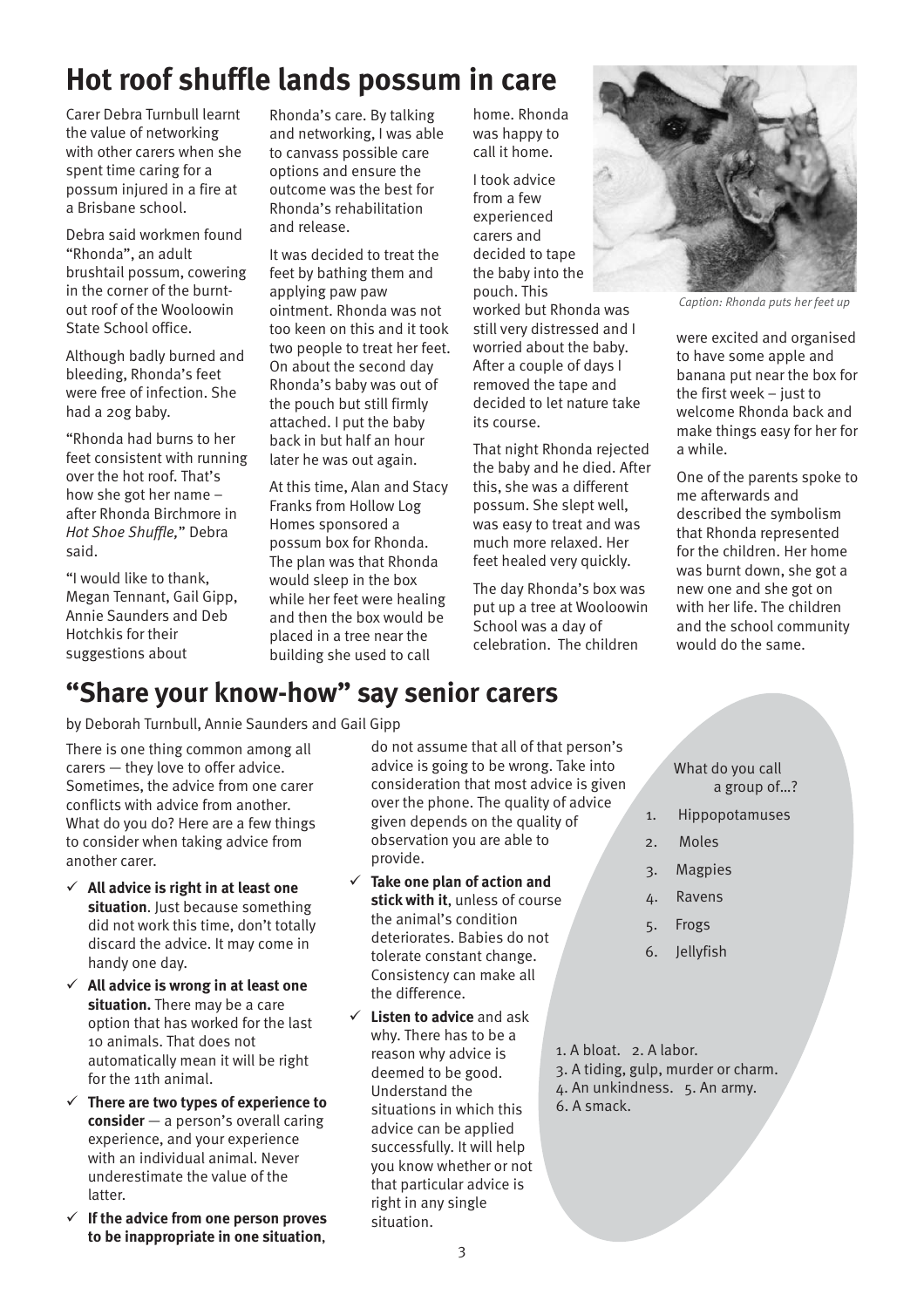## **Julie in driver's seat of koala ambulance group**

Julie Zyzniewski is the president and founder of the Logan Wildlife Ambulance (LWA) which celebrated its 10th anniversary this year.

When Julie, from Logan, founded the group it was focused on helping about 50 koalas. Today, LWA rescues about 700 animals of all species each year. It also provides education and vegetation management support to the local community.

This group plays a vital role in the successful implementation of koala conservation programs in south-east Queensland. Its reputation and success also ensures it is held in the highest regard by QPWS.

Julie's strength of character and vision for the group have been major factors in its success.

"I am a big believer in incremental change — that a small number of people can make a big difference. I like the feeling that I have touched peoples' lives



 *Julie Zyzniewski*

positively and changed the way that they look at the wildlife that shares our community," Julie said.

Julie quotes author Ambrose Pratt when asked why she has an affinity for the koala: "The koala is '... absolutely non-verminous: it does not sweat and it always smells wholesomely and rather pleasantly of eucalyptus!'"

Between the management of LWA and rescuing and hand-rearing wildlife, Julie somehow finds two weeks a year to fossick for emeralds in the southern gem fields.

"I just love playing in that giant sandpit," she said.

Everyday plants around the house can have some unexpected effects on your charges.

**Celery:** It is known to cause skin irritations and has been known to accumulate nitrates to the extent where it has been fatal to cattle.

**Azalea:** The leaves are toxic. The toxic principle is most probably andromedotoxin, one of the grayanotoxins, which are nitrogen-free resinoid compounds. They are reported to have veratrine-like properties and to produce symptoms resembling those of aconite poisoning. Arbutin, a

glucoside of hydroquinone has also been reported from this family. Loss of appetite, repeated swallowing, swallowing of cud without chewing, copious salivation, depression, nausea and

### **Did you know?**

vomiting. Kidney damage has been reported. Difficulty in breathing, convulsions and coma may also ensue.

**Bird of Paradise:** All parts are toxic. Possibly contains hydrocyanic acid. Gastrointestinal disorders such as diarrhoea, vomiting

### **Latest on the creation of QWRC**

In the last edition we introduced you to the soonto-be-established Queensland Wildlife Rehabilitation Council (QWRC). We would like to take this opportunity to keep you up-to-date with the progress of the steering committee currently working towards that goal. The steering committee is finalising the formation of the QWRC and QWRC terms of reference documents.

#### **The formation of QWRC**

This is the process by which QWRC will be established. It addresses all issues leading up to the election of the first Council. The committee will identify and define the means by which all people currently permitted to rescue/ rehabilitate wildlife can have equal and statewide representation. It will ensure all stakeholders have a clear understanding of, the opportunity to participate in, and contribute throughout the establishment process and into the future.

#### **The terms of reference**

This document is a set of guidelines for QWRC

and disorientation are possible.

**Chillies:** Burning or stinging of lips, tongue and throat; nausea, vomiting, and diarrhoea. Burning sensation of the eyes and skin usually

minor; blistering after

prolonged exposure. Fruit and leaves are the toxic components. Large quantities usually have to be consumed to elicit toxic response.

**Sweet potato:** Pulmonary toxicity. Only occurs in cases where tubers have become mouldy or have been injured operations in the future. It addresses issues such as membership, number of members on Council, how often the council will meet and where, and terms of office.

It is envisaged that once established, the Council will:

- 1. Unite wildlife rehabilitation interests under one structure or association.
- 2. Provide the means by which those actively involved in wildlife rehabilitation will have a representative statewide body.
- 3. Identify and plan strategies to overcome educational deficiencies identified as currently existing in wildlife care practices.
- 4. Provide advice and direction to both the government and the community on all relevant aspects of wildlife rehabilitation.
- 5. Influence both policy and legislative changes in the future.
- 6. Advance wildlife rehabilitation practices in Queensland.

in some way some time prior to consumption.

**Sweet pea:** Seeds contain cyano-amino-acid aminopropionitrile. Can cause skeletal deformities or irreversible paralysis of the legs followed by death in rare cases.

**Potato:** Poison in uncooked sprout and sun-greened skin. After prolonged exposure to sunlight or overlong storage such that sprouting occurs, intensive production of alkaloids is initiated, particularly in the 'skin' and 'eyes'. Can cause gastric irritation, fever and diarrhoea.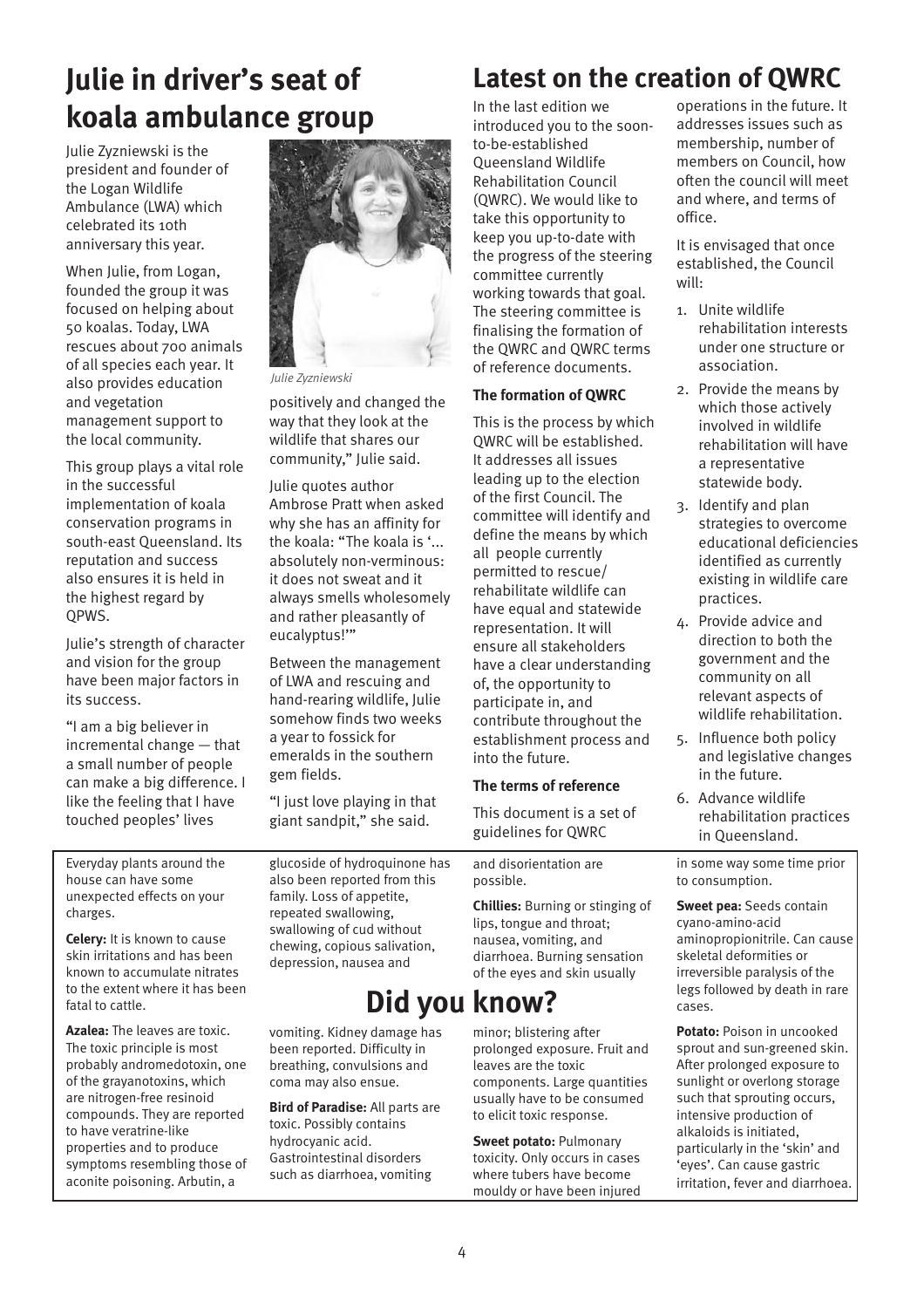### **Tree-roo carers work together**

#### by Lee K. Curtis

Lumholtz's tree-kangaroo is one of only two treekangaroo species in Australia.

Little is known about the ecology and basic biology of these endearing, elusive creatures. This lack of knowledge makes hand raising orphans and caring for injured adults in captivity challenging and frustrating.

Margit Cianelli, a former zookeeper at the Stuttgart Zoo, moved to 64ha of old growth rainforest on the Atherton Tablelands 30 years ago. She began rehabilitating native wildlife, among which were Lumholtz's tree-kangaroos. They were orphans, victims of traffic accidents and dog attacks, and animals that had been blinded in territorial disputes.

She and fellow carer Beth Stirn were the only two to care for the rare treekangaroos for many years. She is currently hand raising seven-month old Susan.

Karen Coombes arrived on the Tablelands five years ago and settled on 68ha of prime Lumholtz's tree-

kangaroo habitat near Malanda. She is currently studying the population dynamics and ecology of Lumholtz's tree-kangaroos as part of a PhD degree. Karen was a carer in the Northern Territory for many years and soon found herself rehabilitating injured adult and orphaned tree-kangaroos. At present she is surrogate mother to a 20-month-old orphan, William.

These carers work very closely with Atherton Tableland vets John McKenzie and Wendy Bergen. The lack of information about Lumholtz's tree-kangaroos is one of the reasons those involved in hand raising them deem knowledge sharing to be essential to the species' survival. Although the carers and vets have differing opinions on a variety of issues they communicate openly with each other.

One of the issues that the carers and vets differ on is what to feed orphaned tree-kangaroos. After observing Lumholtz treekangaroos for many years, Margit believes some of the mother's stomach contents



*Karen Coombes and William Margit Cianelli and Susan*

are somehow passed on to their pouch joeys. She is convinced that this substance provides the young with bacteria or protozoa necessary in the breakdown of chemical compounds.

Prior to inoculation, Margit feeds her young browse. After inoculation, she feeds her young orphans small amounts of a wide variety of fruits, pumkin seeds, chick peas, vegies and leaves consisting primarily of asian greens and watercress. She is selective about the types of rainforest leaves her young eat and gradually increases the amount. She believes that building good muscle mass is vital to the survival of human raised tree-roos.

Karen, on the other hand, firmly believes that the young should be



encouraged to eat as many rainforest leaves as possible from an early age to encourage bacteria growth and stomach development. Karen did not feed William any vegetables when he was young. Now that he is older and regularly out in the rainforest eating leaves, he is given a small amount of banana or sweet potato as a rare treat.

Both Lumholtz treekangaroos appear to be flourishing and close tabs are kept on their progress. Karen and Margit are in regular contact with each other and the vets. They all have the animals' best interests at heart and fully realise that the more they share their experiences the sooner we will understand these rare and wonderful creatures.

### **Make sure your animal is ready for release into the wild**

by Janet Gamble, RSPCA

The welfare of an animal includes its physical and mental state. Therefore, good animal welfare implies both fitness and a sense of well-being.

The RSPCA believes that an animal's welfare should be considered in terms of five freedoms (see RSPCA Queensland website). These freedoms form a logical and comprehensive framework for analysis of welfare.

It is important to consider the freedoms when evaluating whether an animal is ready for release. For example, an adult female brush-tail possum was handed-in to the RSPCA's Fairfield Shelter on 9 July. The possum had extensive necrotic wounds on her rump, right side and inner thigh. These were consistent with dog bites. She was very thin, dehydrated and pale. Staff also found dissolving sutures in the inner-thigh,

which suggested that she had been to a vet between four and eight weeks before she was found.

Unfortunately, the RSPCA had to euthanase the possum and her male joey. It appeared that the animal had been in care. While it is possible that she escaped from care early, she was clearly not ready for release. If the carer could not provide follow-up treatment and assessment, then the possum should

have been euthanased at the initial assessment.

It is impossible to treat every wildlife patient requiring care. Euthanasia should be viewed as a responsible management tool, used to relieve pain and further suffering and should have been used in this case. Displaced "feel good" deeds should never replace what is fair and in the best interests of an animal.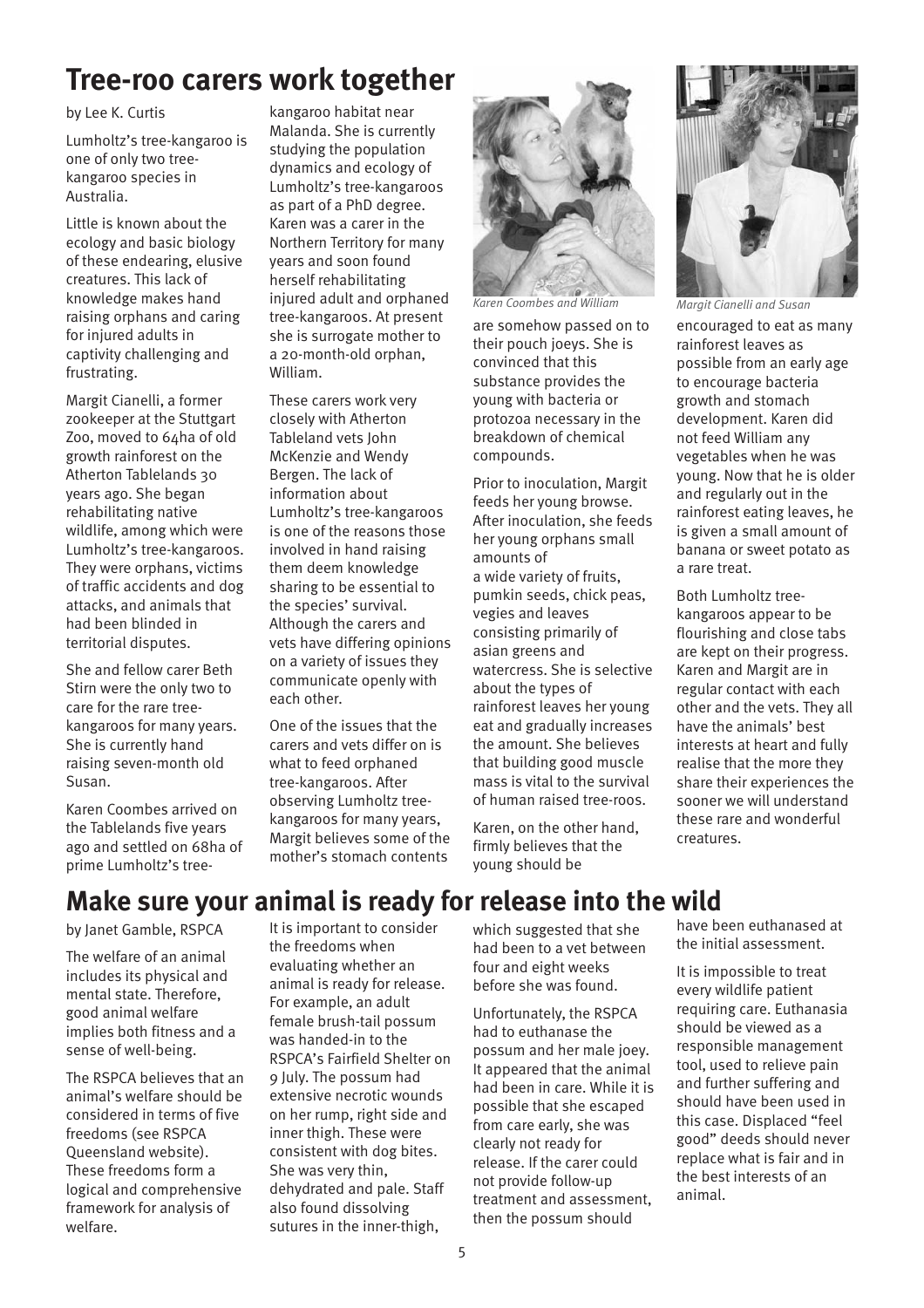#### **creature**

### **feature**

### **Northern region on a mission to save cassowaries**

Mission Beach has long been recognised as the endangered southern cassowary activity hotspot in north Queensland.

In 2001, the Cassowary Advisory Group (CAG), Wet Tropics Management Authority (WTMA) and the Queensland Parks and Wildlife Service (QPWS) built a facility to manage the rehabilitation of sick, injured and orphaned cassowaries in the area.

QPWS Garners Beach Cassowary Rehabilitation Facility is managed by QPWS Ranger Shayne Allanson of the Mission Beach Management Unit and is staffed by an enthusiastic group of local QPWS volunteers.

The cassowary rehabilitation facility is just north of Mission Beach on the Garners Beach Section of Clump Mountain National Park. The late Frieda and Joseph Jorrison donated the 29ha that form the small section of park to QPWS for the cassowary conservation. Frieda was known locally as the "cassowary mother" because she observed cassowaries in detail and kept records of a family tree of local birds dating back to 1960.

#### **Community lends a hand**

The centre relies on dedicated volunteers to rescue and rehabilitate the animals. They collect native fruit, help search for injured birds, respond to roadside cassowary/car collisions, search for missing parents and monitor released birds.

Last season, the Mission Beach community dedicated more than 2000 hours to the cassowary rehabilitation program.

#### **Caring for a cassowary**

Unless a cassowary chick is sick or injured, the best plan is to try and reunite it with the adult male in its natural environment.

When caring for a cassowary chick, place it with a couple of week-old chickens. This teaches the young cassowaries to forage and keep them exercised. Staff take the chickens away when the cassowary is between five and six months old. (The chickens usually need a break as cassowary chicks love to have mock battles!). During this time human interaction is very limited, which is essential for rehabilitation.

Cassowaries require specialised housing. The birds need snake-proof



*Stretch in the pen with friends*



*Shayne Allanson and Hoppy*

pens up until they are five months old, as scrub pythons are a natural predator.

At seven months, they are moved to a large facility (800sq.m with 2m-high fences covered in shade cloth). This facility has a man-made creek, as cassowaries love water, and a covered vet treatment area. Volunteers have planted food trees in the enclosure.

Older cassowary chicks are never housed together as they are very territorial and can wound less dominant birds.

#### **The graduates**

The first chick, Elmo, was released in October last year and is sighted regularly by volunteers. Elmo has removed his transmitter but still has his coloured identification tags. He appears to have established a territory at the Hull River National Park release site and was doing well as of October last year.

Lucky was two days old when she came into care in September 2002. She was successfully released into Ella Bay National Park in September 2003. Her

progress is being monitored via a radiotracking transmitter. She has remained in the release area, which is a sign that the area is suitable.

Hoppy was two weeks old and had a broken femur when he came to the facility in December 2002. The leg was successfully pinned. He is now 11 months old and was released prior to Christmas 2003. His release was filmed by Aussie Animal Rescue.

Ten-week-old siblings Huey, Dewy & Louie lost their father in January 2003. These chicks were raised by supplementary feeding in the wild. A Mourilyan Harbour resident fed them three times a day for four months before gradually cutting down until the chicks dispersed. This is the believed to be the first structured free-range rehabilitation.

Stretch, who is still in care, was found on one of the local beaches in October 2003.

#### **The future**

Rehabilitating cassowaries at the centre has enabled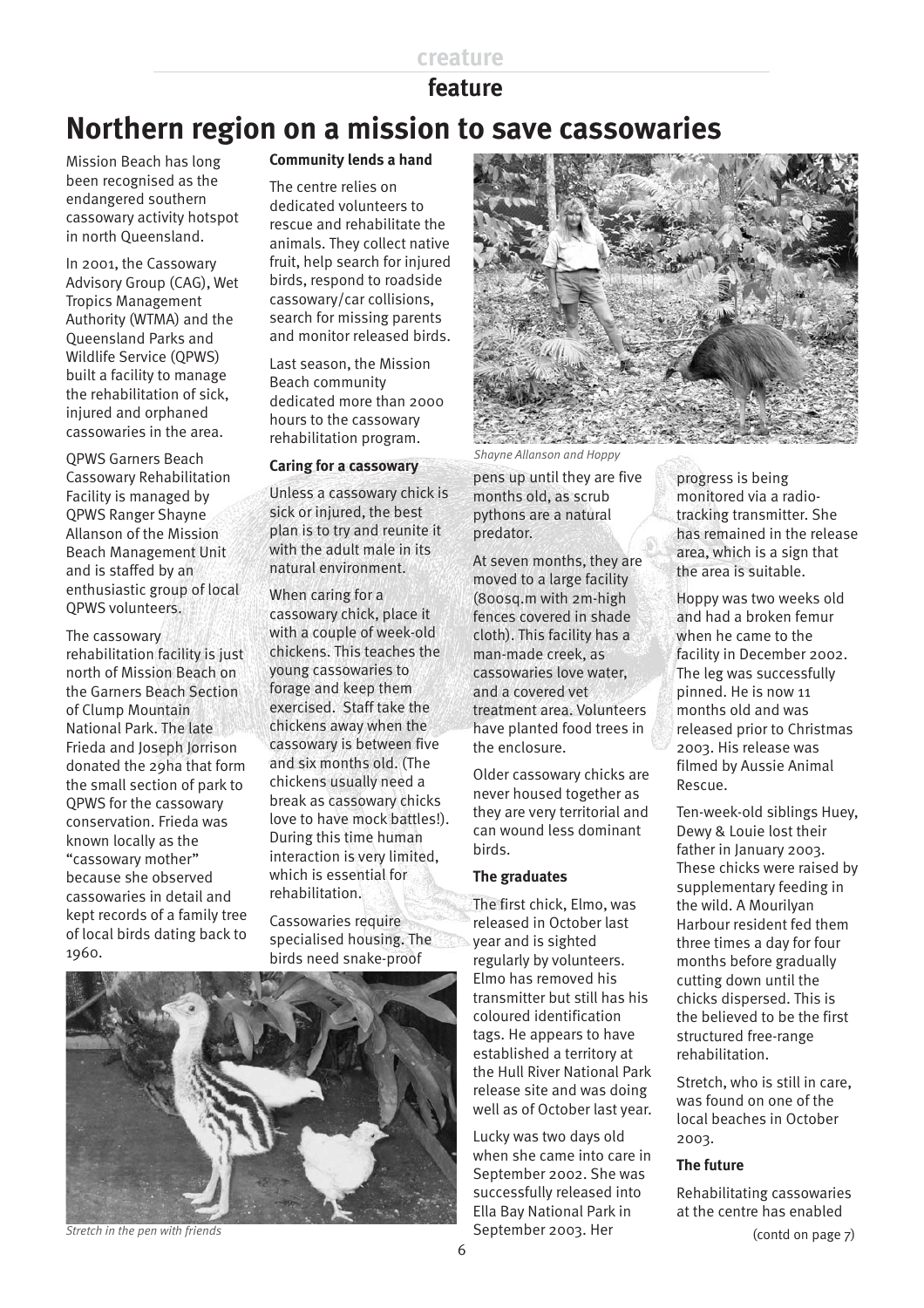#### **creature**

### **Funds to finance bird research feature**



*Volunteers and staff work in the cassowary enclosure*

(contd from page 6)

QPWS rangers to observe closely and document the behaviour of wild cassowaries in captivity. This information has been invaluable, as it provides the technical framework for the future development of a best practice wild

cassowary rehabilitation manual.

 Recruitment of local volunteers to assist with the program has seen the local community take an active role in managing the endangered southern cassowary in their own backyard.

**Fournix** Considers and 1.5–2m high to the top of the head.<br> **Fearlies,** are lowed in glossy black hair-like cases are covered in glossy black hair-like constentents. Which consist of two shafts. The wings are a few long b Females are larger and more brightly coloured, with taller casque or helmet. Both sexes are covered in glossy black hair-like feathers, which consist of two shafts. The wings are a few long, bare quills. The head and neck are naked except for scattered bristles. A pair of red wattles hang from the front of neck. On top of the head is a large, blade-shaped horny casque or helmet. They have three toes, the inner toe with an elongated nail.

Behaviour: cassowaries (Casuarius casuarius) make a low rumbling call, like the sound of an approaching truck. They live alone most of the year, except during breeding season when they form pairs. The couple remain together until the female is ready to lay eggs. She then leaves the male to incubate the eggs and rear the chicks. Once finished with a mate, the female may take another and lay another set of eggs.

Diet: cassowaries feed on fallen fruit, particularly of the family Lauraceae, from rainforest trees and vines. Besides fruit, cassowaries will eat fungi, snails, dead birds and even large dead rats.

Reproduction: cassowaries breed from June to October. The nest is a scrape in the ground lined with grasses, fern fronds and leaves. They usually lay four lustrous, mid-green eggs. The incubation is 45 to 60 days.

Distribution: there are three distinct cassowary populations, two on Cape York Peninsula and one in the Wet Tropics biogeographic region of northern Queensland.

Predators: cars, dogs, competition and nest predation by pigs.

Status: endangered.

Threatening processes: habitat loss, fragmentation and modification, traffic accidents, visitor impacts, dogs, competition and nest predation by pigs, catastrophic events and disease.

Human interaction: feeding wild cassowaries has increased the risks of traffic accidents, dog attacks and negative interactions with people.

The QPWS and the Australasian Regional Association of Zoological Parks and Aquaria Queensland Branch (ARAZPAQ) have formed a partnership to cooperatively address the survival of the cassowary.

ARAZAPAQ has committed \$5000 to a program which will monitor rehabilitated cassowaries once they have been returned to the wild. It is envisaged the money will provide for radio-tracking of the birds once they are released.

The new partnership will complement an existing joint effort between the QPWS and Hartley's Crocodile Adventures to rehabilitate orphaned and convalescing cassowaries for release back to the wild.

Under the partnership with Hartley's, two captive cassowary rehabilitation centres, at Hartley's and the QPWS Cassowary Conservation Unit at Garners Beach south of Innisfail, were funded

### **Who am I?**

Congratulations to Kelly Clark from Brisbane, who won the July quiz. She received the book *Care of Australian Wildlife* by Erna Walraven. The answer was a bush stone curlew.

The new clue is:

*My parents are tough if I don't tow the line When they crack the whip all is fine I love to forage on the forest floor Looking for insects, bugs and more*

Post your answer to Debra Hotchkis, PO Box 3454,

through the Cassowary Advisory Group.

It is hoped the ARAZPAQ funding will allow a postgraduate student to monitor the cassowaries once they were released from both centres, helping provide valuable information to inform future management of the endangered species in the region.

Environment Minister Dean Wells said reduced habitat has brought cassowaries into more frequent interaction with suburbia.

"The information we can gain from this monitoring and research will ensure that future endeavours to rehabilitate and release cassowaries will be bestpractice standard and increase the likelihood of the bird's survival," he said.

Mr Wells said the QPWS had adopted a pro-active approach to cassowary management by increasing public awareness about feeding the animals.



Burleigh Town LPO, Burleigh Heads QLD 4220, or e-mail Debra.Hotchkis@epa.qld. gov.au. The first correct answer wins.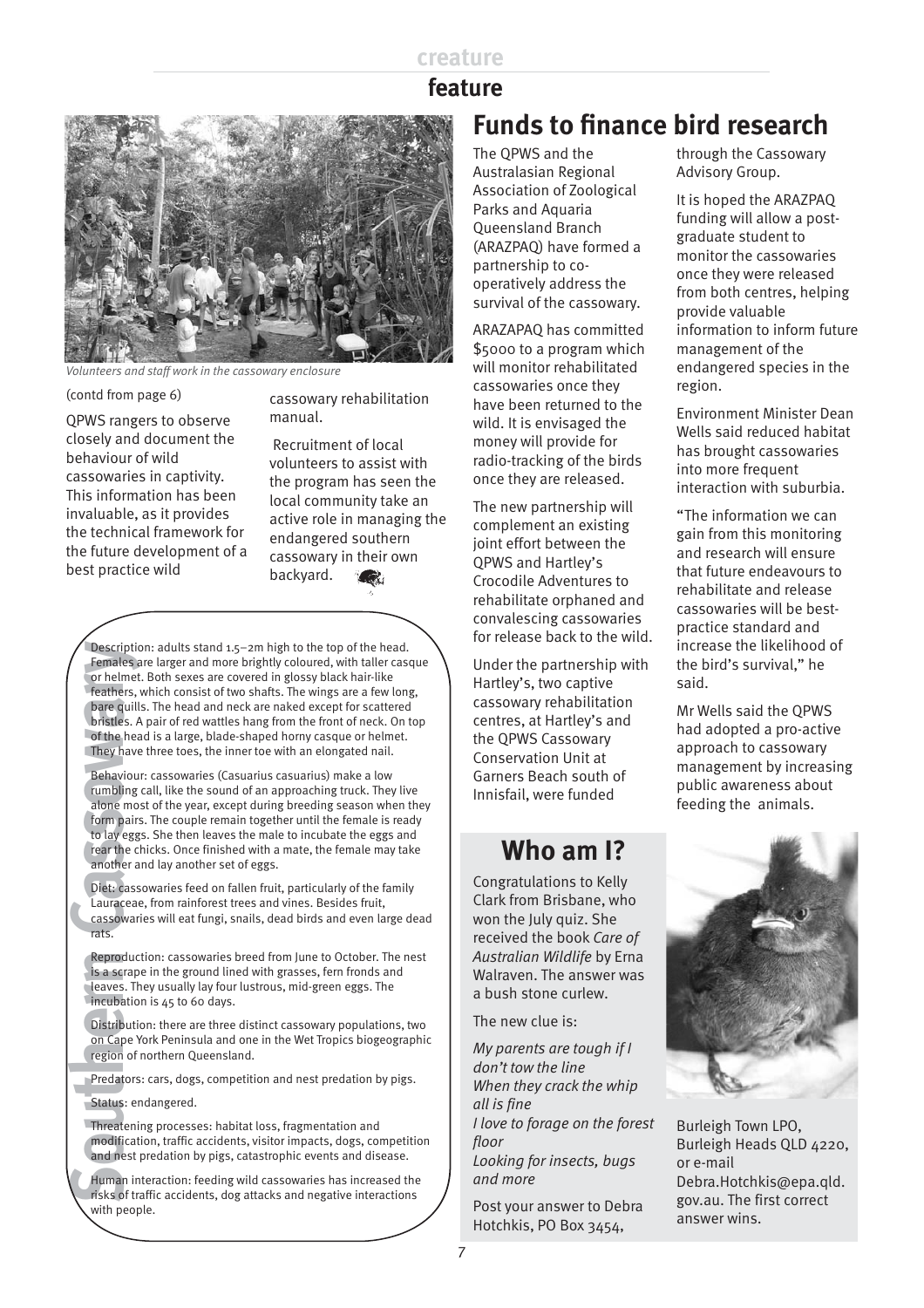# **Helen reflects on raising Bailey**

by Helen Darbellay

The first contact I had with Bailey was actually through his mum. She was hit by a car at Toowoomba on 21 June 1997. I volunteered to transport her to the Moggill Koala Hospital on 23 June, where it was discovered that she had a tiny baby in her pouch. Mum hung on for a short time but finally reached "that stage" and was euthanased.

It was felt that the baby was too small to hand raise. However, as far as I was concerned, he was alive and therefore deserved a chance. Even after being informed that the odds of survival were about 10 percent, I still wanted to try.

On June 30, he became my baby. He weighed 56g and was not much bigger than my thumb. He had no fur, his eyes were sealed shut, his ears were still flattened to his head and I thought he was gorgeous.

I immediately named him Bailey and gave him his first bottle, which he downed in a few seconds. His "mum" was an Esky, her "pouch" was a large sock and her "warmth" was a hot water bottle.



Over the next three weeks he gained weight steadily, with me increasing his milk intake by 0.1 of a millilitre per feed each week.

We had our first major setback on July 25 when, to my horror, I nearly overheated Bailey. This was one of many setbacks, such as teething and "papping". However, he just kept surviving. He even survived the many feeds he missed because the alarm clock failed to wake me as I had turned into a zombie from weeks of two-hourly, roundthe-clock feeds. In the end I used two alarm clocks.

Over the months he grew more to look like the baby koalas we are familiar with and by September he weighed 190g and began eating leaf. By January 1998, he had a "tree" in his own room and weighed 660g.

Bailey failed his first attempt at pre-release at the Moggill Koala Hospital "kindy". He also went on to fail his first two attempts at release to the wild, but it was a case of third time lucky and he hasn't been seen or heard of since.

We think this is a

successful release. As with all handraised orphans released back to the wild, we have to assume that no news is good news.

Good luck Bailey, you fought really hard for your life – may it be a long one.

### **Deborah set on saving frogs**



by Deborah Pergolotti *Deborah Pergolotti with a patient*

Some people consider frogs hardly more advanced than insects, so the idea of rescuing one and taking it to a carer or vet would never cross their minds. However, this is changing in far north Queensland.

 Prior to relocating to Cairns in 1996, I was involved in several wildlife groups in Sydney, including the Frog & Tadpole Study Group and the Ku-ring-gai Bat Colony Committee. However, being spread so thin was not very productive so I decided to focus on frogs. After moving to the tropics, I became involved in volunteer stream-dwelling frog monitoring for two years and concurrently sat on the North Queensland Threatened Frog Recovery Team. Unfortunately, these failed to satisfy my thirst for outstanding conservation results.

In August 1998, I started receiving injured frogs from neighbours who noticed my enthusiasm for nature. Word got around and more and more injured frogs started arriving on my doorstep. It was normal to have 10 or 15 injured frogs in care at one time.

In April 1999, two frogs were turned in with lumps on their faces. The frogs had cancer. This not only became a turning point in

frog rescue, but also confirmed the notion that there were serious problems with local frog populations that needed to be investigated.

By June 2000, there were routinely over 50 frogs in care and a collective had to be created to provide care. Thus, the Cairns Frog Hospital (CFH) was born and an association was created to attract financial support and community interest. The group is called the Frog Decline Reversal Project (or FDR Project for short) and the CFH is one of the group's conservation activities.

Nowadays, there are constantly more than 100 frogs in care (still crammed into my own accommodation) and the range of undocumented conditions has grown.

I am determined to find out what is causing these new disease problems in far north Queensland frogs. I also wants to ensure research is underway before the frog populations reach critical levels.



*Common green tree frog*

*Moving out of home is hard, even for koalas*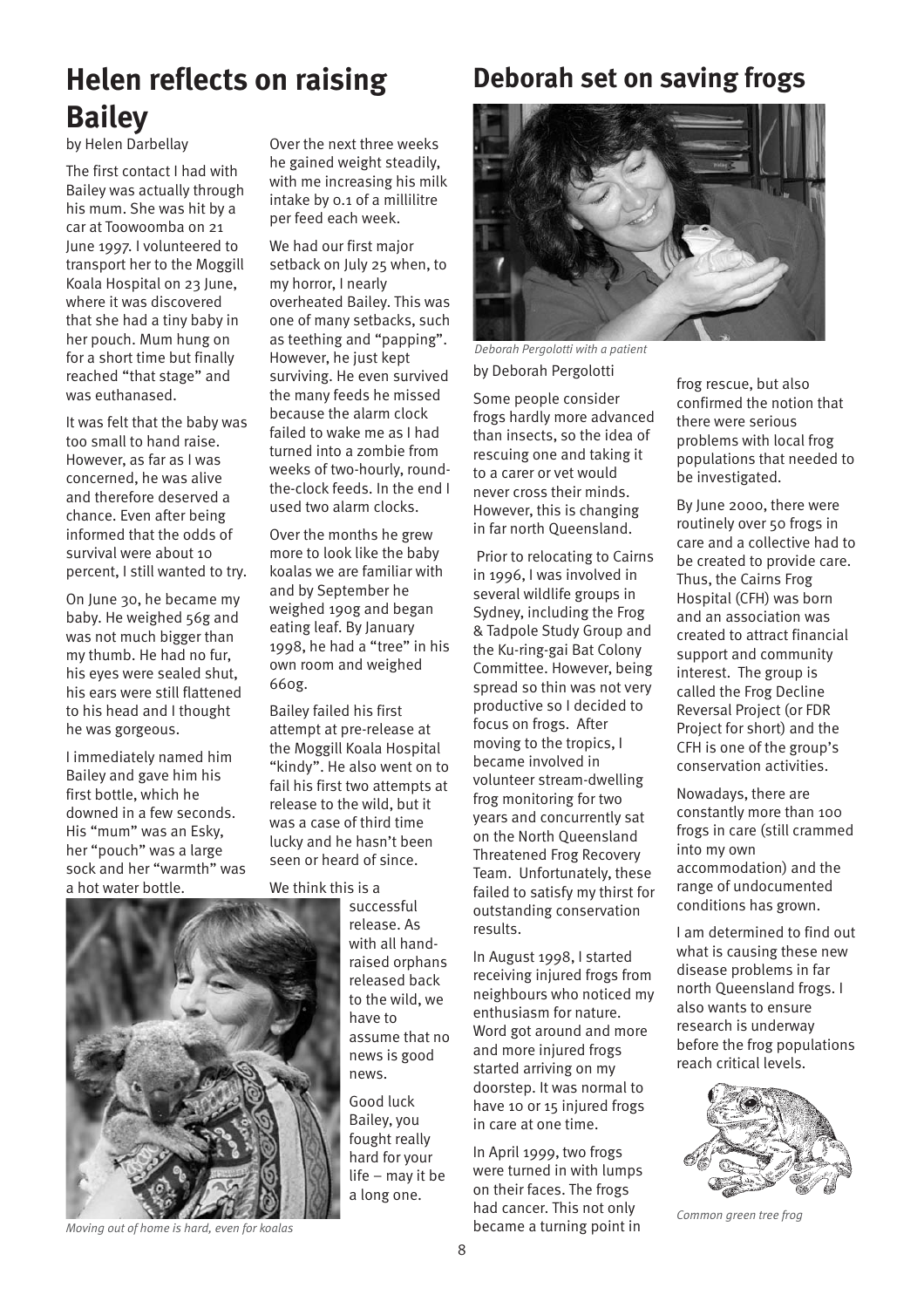

*Rebecca Walker from Cairns nurtures a joey that is recuperating from a traffic accident*



 *Brisbane's Rose Darroch is raising Elliot, an orphaned eastern grey who she describes as very gentle and loves sucking on fingers*



*Chatty and Gidget socialise at Tina Janssen's place in Mackay*

Thank you to those carers that sent in pictures of their charges. Due to space constraints, we were only able to print a few.



*Rick from Rockhampton and Curly take a kip*



 *Neil McLauchlan from Malanda holds an orphaned brushtail possum who is nibbling on sweet potato.*



*This brushtail possum looks like its settled in for good at Pat Hendricksen place in Mackay*



 *Colleen Bride form Granite Gorge is pictured with an adult quoll*



 *Gloria Litchfield from Alexandra Hills is caring for a swamp wallaby called Poppy*



*Carolyn Bondeson from Chillagoe holds a teenage curlew that is almost ready for release*



*Sigi Edwards, Secretary of FNQ Wildlife Rescue and bird carer, holds an buff -breasted paradise kingfisher*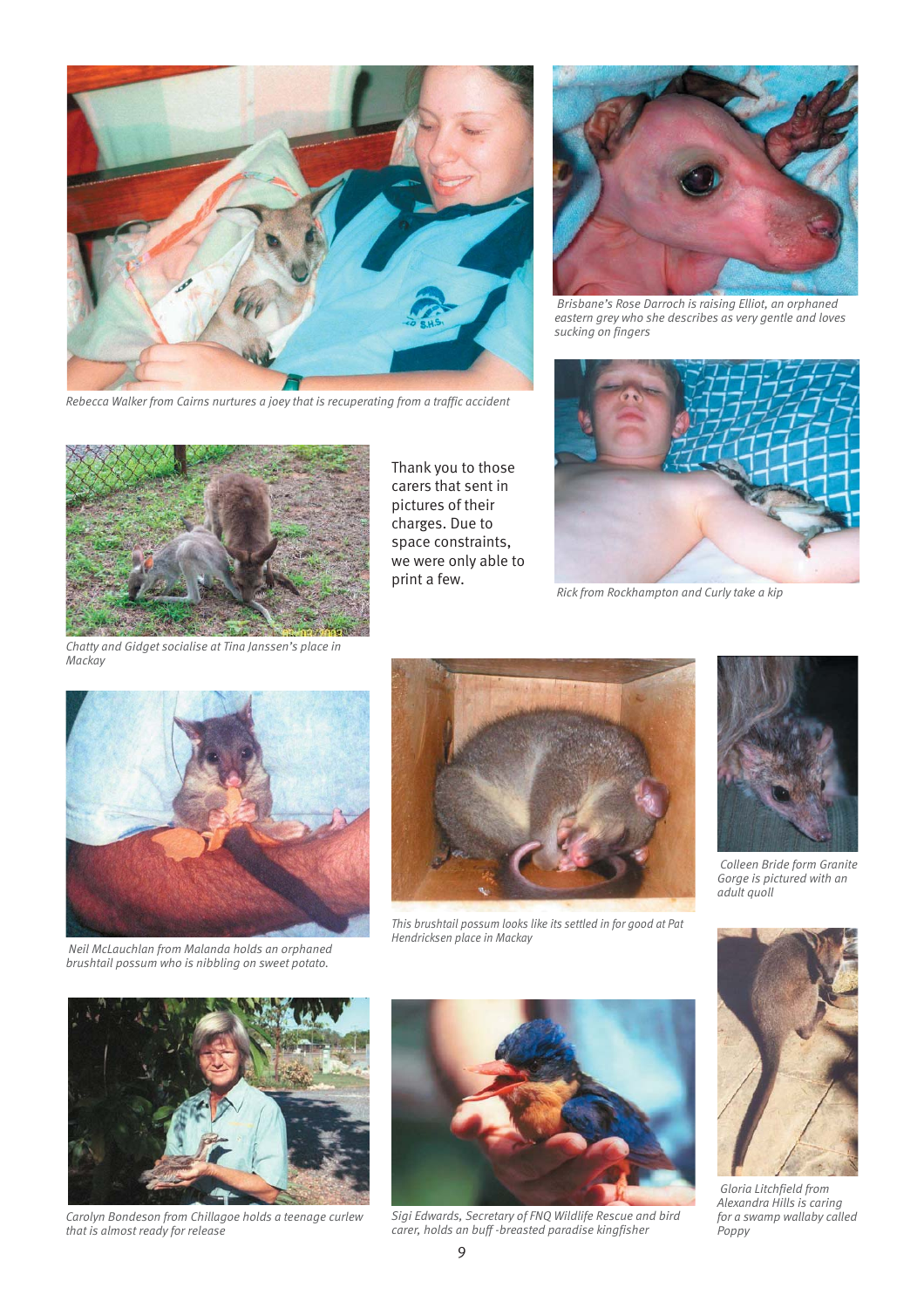# **Hot weather brings on botulism in birds**



Whenever there is a very hot and dry summer, botulism becomes an issue in wild birds.

Although the disease mainly affects water birds, I have seen a clinical case of botulism in a captive cassowary whose water supply was contaminated with the toxin. In this case a pond above the cassowary enclosure had been fouled with excess food waste from ducks and geese.

With the build up of organic material in a pond with poor aeration and high temperature, conditions were ideal for *Clostridium botulinum* to grow and a number a buff-banded rails and pygmy geese were affected with flaccid paralysis.

When the pond was cleaned out, the contaminated silt was mounded beside the pond, and the water supply to the cassowary pen trickled through the contaminated silt after rain. The next day the cassowary became wobbly on his feet. Botulism was suspected because of the previous cases and the problem with the water supply was addressed. The cassowary made an uneventful recovery.

Some species of birds are more susceptible than others, and it's not always the small ones that are more vulnerable. I have seen most cases in black ducks, pelicans and swans. Even very severely affected black ducks may recover with supportive care, while

pelicans often die even after intensive supportive care.

#### **The cause**

*Clostridium botulinum* type C, the major cause of avian botulism, is a sporeforming, oxygen-hating bacteria that is common in soil and aquatic environments. The organism produces a toxin that causes flaccid

waterfowl. Pelicans appear to be more susceptible than their size would suggest.

#### **Diagnosis**

Clinical signs include flaccid paralysis of legs, wings, neck and eyelids, in order of the onset of effects. At post mortem there is typically an absence of gross or histological abnormalities.

#### **Treatment**

For animals with no neck control, no oral fluids or food should be given until their normal posture returns. Regurgitation is common, so stomach tubing with supplements can lead to aspiration. Perenteral fluids and glucose are required to prevent dehydration and starvation. These may be administered intravenously



paralysis and death in vertebrates. *Swans are susceptible to botulism*

Optimal toxin production by Type C strains occurs between 35-37deg. The build up of anaerobic sludge rich in decaying organic matter in waterways provides ideal alkaline pH and nutrients for spore germination.

Flooding of dried out riverbeds often sets off an outbreak. Significant amounts of toxin or organism may be flushed into an area following heavy rain. Strains of the bacteria vary in how toxic they are. Carrion-eating flies and maggots play a significant role in transporting toxin to

Definitive diagnosis can be made by mouse inoculation and antiserum protection.

Several birds should be tested in an outbreak as the number of mouse lethal doses in affected bird serum varies greatly. There is an antigen ELISA available for Type C and Type D botulinum toxins, which can be used with serum or body fluids. A negative Ag test does not exclude a diagnosis of botulism. A culture of the organism from the alimentary tract is possible but is not diagnostic on its own. Differential diagnoses include avian cholera (Pasteurellosis), chemical intoxication and castor bean poisoning.

or intraosseously; however, intraosseous administration is the most convenient method for longer-term therapy. Fluid therapy can also be used to induce a diuresis to assist in toxin excretion.

#### **Is there a human health risk?**

Humans run little, if any, risk of catching botulism from handling infected birds. Humans are resistant to Type C and D botulinum toxins, although a natural outbreak of Type C has occurred in monkeys. Nevertheless, it would be unwise to give a categorical assurance that there is no risk to humans. The toxin is heat labile and destroyed by cooking.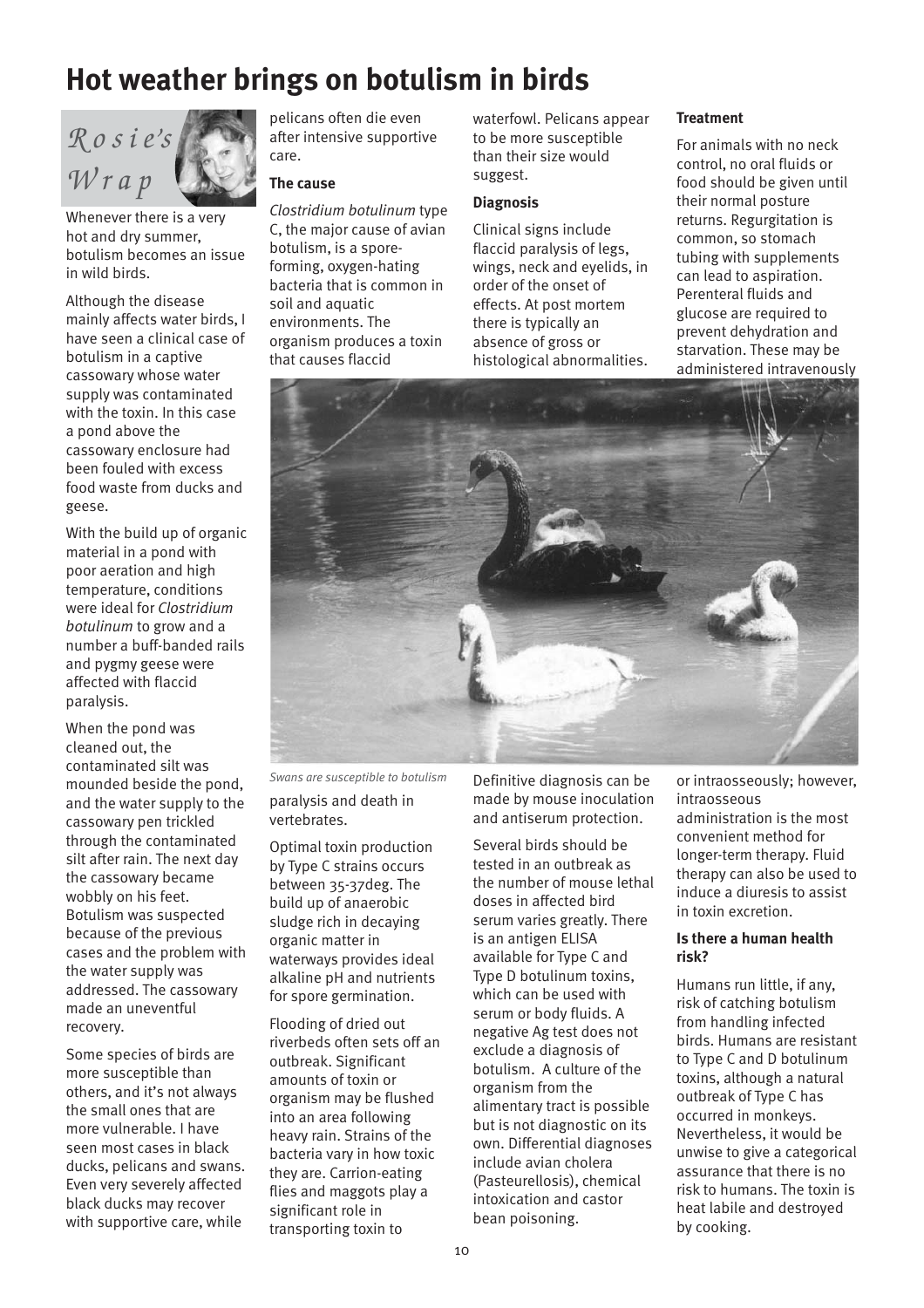### **Tour takes in wildlife spotting**

by Penelope Hacker

One of the greatest thrills a wildlife enthusiast can have is to see a creature in its own habitat, particularly if that habitat is in a beautiful, remote location.

I recently gained the confidence to tag along on my friend's tours to Cape York, the Simpson Desert and Lake Eyre. This year I went on tour to the Cape, but decided to visit the Musgrave area and Iron Range first to search out some special wildlife.

#### **The Cape trip**

At Musgrave I wanted to see the golden-shouldered parrot, a termite moundnester. I had a long list of birds to see at Iron Range, as many are found only in that special lowland tropical rainforest.

At first I thought we were going to be disappointed at Musgrave. However, the owner of Artemis Station (where the birds occur) kindly volunteered to find them. It took her five minutes (we had been walking in the area for a couple of hours!) to find a male and a number of juveniles. What a thrill to see a species that only numbers about 150 breeding pairs.



*A male and three juvenile golden-shouldered parrots were spotted at Musgrave* 

The drive into Iron Range was not as difficult as I had feared. We set up camp in the rainforest rather than at windswept Chili Beach and were rewarded for our efforts by seeing the spectacular eclectus parrot the first day.

More treats followed – huge, black palm cockatoos, tiny redcheeked parrots, a beautiful frilled monarch butterfly, a yellow-billed kingfisher and a whitefaced robin. At night we saw a spotted cuscus.

 After four days we joined Peter at Archer River. The driving became difficult as we headed up the Overland Telegraph Track. On the way up the Track we passed through beautiful heathland with flowering grevilleas and bizarre pitcher plants, and saw more palm cockatoos. The creeks along the track had clear, drinkable water and lovely waterfalls (ideal for swimming away from crocs).

We crossed the so-called wet desert south of the Jardine River before crossing the river by ferry and camping by the beach. We had white-lipped tree frogs in the campsite and loads of beautiful birds and butterflies, including yellow-bellied sunbirds and marbled frogmouths.

We criss-crossed the Cape on the way back to Cooktown, stopping at spectacular headlands and beaches. We also visited Weipa where we saw numerous birds, including spotted whistling ducks. Then we crossed Lakefield National Park — Queensland's second largest national park —

which was full of red and white lily-filled lagoons, huge termite mounds and waterbirds such as blacknecked stork, magpie geese and brolgas. We also saw a huge male saltwater crocodile sunbathing on the bank (fortunately on the opposite side of a waterhole).

#### **Desert delight**

My favourite trip was the desert country. The Simpson, with its red sand dunes, is always spectacular; however, this year it was even more amazing with carpets of yellow and white flowers. There was a subsequent explosion of wildlife, especially birds. Masked woodswallows were everywhere, as were crimson chats. The pied honeyeaters would sit on top of a bush, fly up and float down, singing sad little songs.



*Driving through the Simpson Desert*

We saw geckoes at night and the stars were incredible. On the western outskirts we saw dingoes, nesting budgies and zebra finches.



*Penelope Hacker, watched by friends, gets herself out of a tight spot*

Down the Oodnadatta Track there were beautiful bluewinged fairy-wrens. We visited Dalhousie and the amazing mound springs (naturally occurring outlets from the Great Artesian Basin).

At our camp near Lake Eyre South, there were masses of birds, especially waterbirds like the hoary-headed grebe and red-backed kingfisher. Water is a great magnet in the arid country.

Then it was up the Strzelecki Track where we saw camels and emus. Between the Strzelecki and Tibooburra there were birds and wildflowers everywhere. From there on up through south-west Queensland we started seeing macropods (mainly reds) just starting to recover from the devastation of the drought.

I have done both of these trips twice, and would

> certainly like to do them both again as they are different each time. Though I have concentrated on the wildlife, there is much else to see. If you are

interested, please e-mail me at pahacker@iprimus.com.au